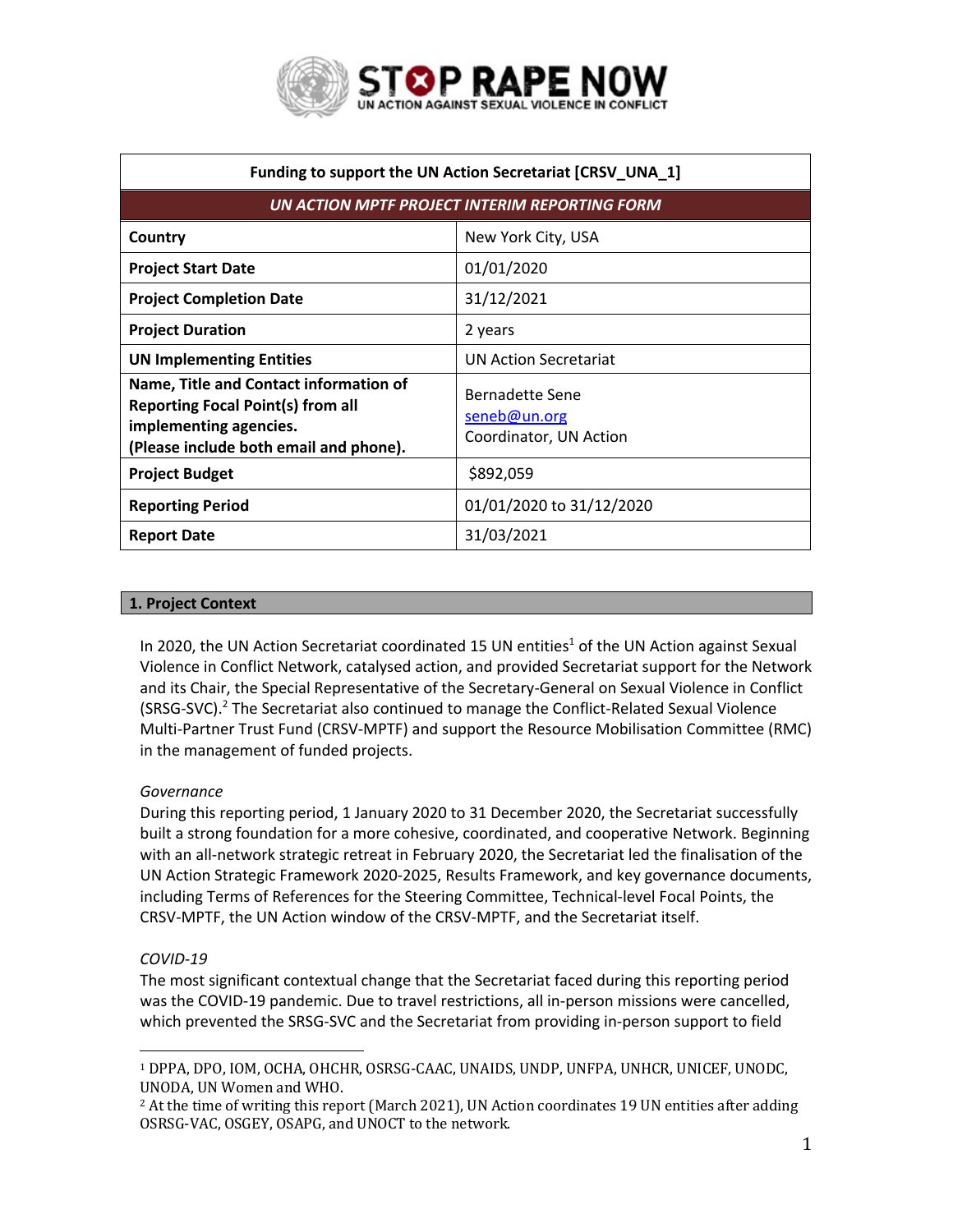

colleagues, as usual practice. Instead, missions were delayed or adapted for the virtual mission format. The Secretariat's coordination meetings, including the monthly Focal Points meetings, which are usually in-person, were seamlessly switched to online meetings via Microsoft TEAMS. Additionally, the pandemic prevented the Secretariat from organising the UN Action Network's first annual donor conference, which was intended to advocate for the CRSV mandate and to fundraise for the CRSV-MPTF.

## *Funding Gap*

In the first year of the CRSV-MPTF, the Secretariat received limited funding from member states. The COVID-19 pandemic demanded that funding priorities shift to pandemic-related health care and away from the prevention and response to CRSV. The Secretariat has been supporting the SRSG-SVC in her advocacy with donors, including follow-up meetings at the technical level with donor counterparts.

## **2. Progress Summary**

## *Staffing*

Led by the UN Action Coordinator (P5), in 2020 the Secretariat comprised a P3 Programmes Officer and a P2 Associate Programmes Officer. The Secretariat was also in the process of recruiting a Team Assistant (G5). The Secretariat further included a Junior Professional Officer donated by the Government of Japan starting December 2020.

## *Support to the UN Action Network*

The Secretariat increased the level of cooperation, coordination, and coherence within the Network. The Secretariat hosted the UN Action Strategic Retreat on 27 and 28<sup>th</sup> February 2020. This retreat brought 19 individuals from 14 member entities to collectively set the strategic direction for the UN Action network. At this retreat, the Strategic Framework 2020-2025 and corresponding results framework were developed.

The Secretariat convened two Steering Committee meetings (21 January 2020, 5 March 2020) where UN Action's strategic direction was discussed and the Network's governance documents were endorsed. These meetings also served as a coordinating platform to discuss the Secretary-General's Annual Report on Conflict-related Sexual Violence.

The Secretariat coordinated and provided Secretariat functions to 12 monthly Focal Points meetings with the 15 Network entities. These meetings continued to serve as an important platform for entities to discuss how they are engaging with the CRSV mandate, especially on the support of the implementation of Joint Communiqués, Frameworks of Cooperation, and other CRSV-related national strategies and plans, and share information from the field. The September meeting invited the Senior Women's Protection Adviser (SWPA) from MINUSMA to brief Focal Points on the situation in Mali, which was going through a mutiny led by the army at the time. This was an opportunity for the SWPA to share its challenges with the Network and recommend ways for the Network to further support their work. In the same vein, the October meeting invited the SWPA from CAR to share its challenges and recommendations on how the Network could support its work. This meeting also included a collective discussion on the implementation of the Joint Communiqué in the DRC. Focal Points shared information on the emerging situations of CRSV in Nigeria and Ethiopia in the December meeting, discussing the potential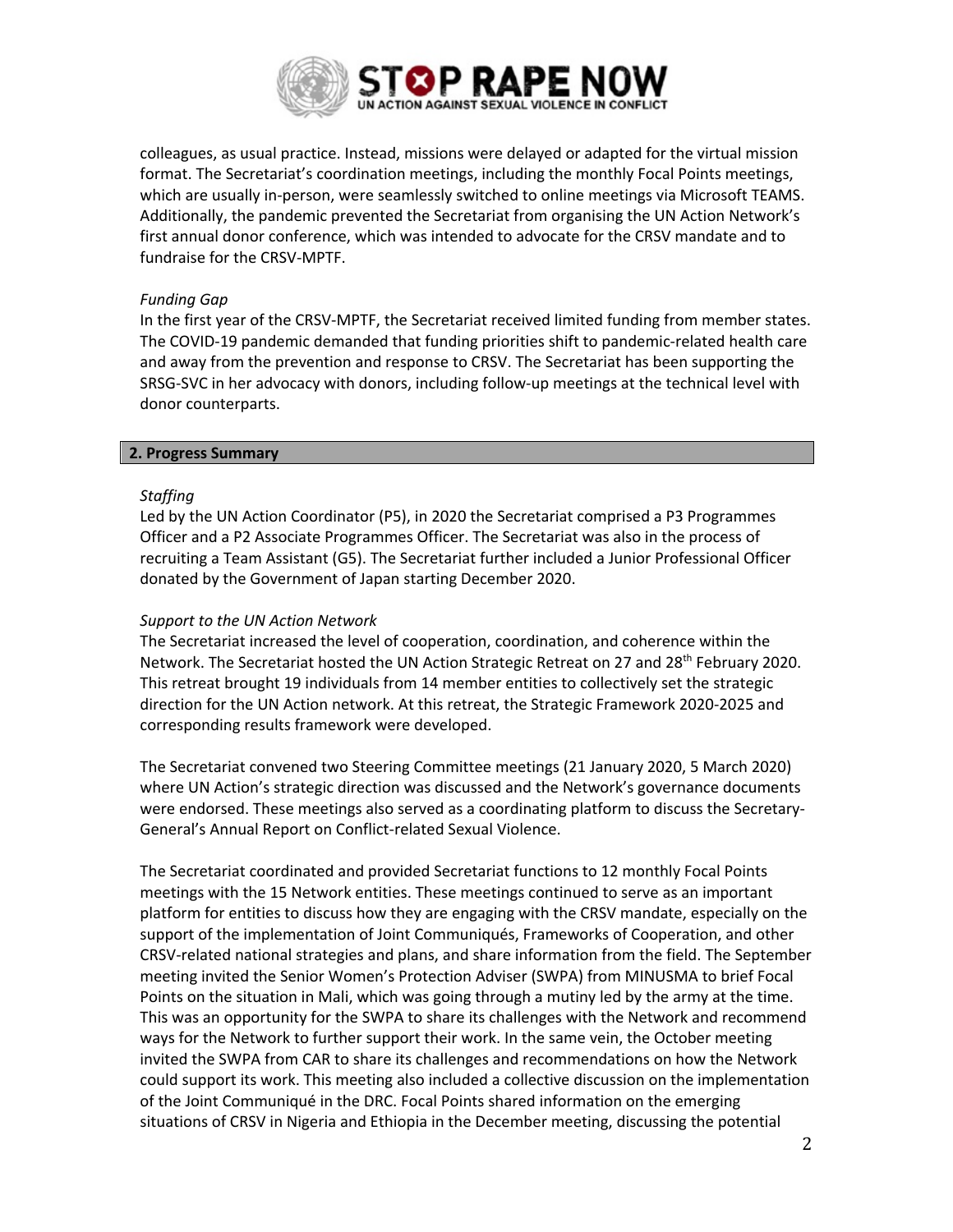

ways to support the SRSG-SVC if she chose to release statements. These activities demonstrate how UN Action was successfully a consultative forum and platform for coordinating CRSVfocused interventions.

### *Guidance, Policies, and Tools*

The Secretariat developed and published the 2019 Annual Progress Report and Consolidated Final Report of the UN Action-MPTF 2009-2019 during this reporting period. This report outlined the key results of the 52 projects funded by the UN Action-MPTF across 16 conflict-affected contexts. It serves as a reference document for UN entities and its partners, providing an overview of the first decade of UN Action's work. The report shows how UN Action has evolved in scope and focus since its establishment as a coordination platform and how the Secretariat has continued to support it.

Additionally, the Secretariat mobilised the Network to contribute to the Secretary-General's 11<sup>th</sup> Annual Report on Conflict-Related Sexual Violence published in 2020 and to the Secretary-General's 12th Annual Report on Conflict-Related Sexual Violence, which will be published in the next reporting period. The Secretariat also supported the SRSG-SVC in developing a policy brief titled the 'Implications of COVID-19 for the Prevention and Response of Conflict-Related Sexual Violence' by mobilising the Network to share information from field offices.

### *Advocacy and Communications*

UN Action, with the support of the Secretariat, marked the  $20<sup>th</sup>$  anniversary of the Women, Peace, and Security agenda with a joint statement echoing the Secretary-General's Call for Global Ceasefire. Further, the Secretariat completed and launched its website www.stoprapenow.org. This website contains pages on UN Action's past and present projects, an extensive Digital Library containing guidance, policies, and tools developed by, or supported by, UN Action, and news on how each member entity contributes to the CRSV mandate. The Secretariat has also been actively upgrading its social media presence on Instagram, Twitter, and Facebook in alignment with the website and in anticipation of the reinvigoration of the #StopRapeNow campaign for the next reporting period.

## *Support to the CRSV-MPTF*

The Secretariat actively engaged donors through the SRSG-SVC's good offices to raise funds for the CRSV-MPTF through principal-level and technical-level meetings. The Secretariat supported the SRSG-SVC as she sent communications to 30 member states, both traditional donors and other countries who champion the CRSV agenda, to introduce the CRSV-MPTF and appeal for resources. This was followed up with bilateral engagements with the SRSG-SVC as well as technical level meetings. The CRSV-MPTF has since received modest contributions from Belgium, Switzerland, the Netherlands, Estonia, Japan, and Luxembourg.

Despite limited funds, the CRSV-MPTF was able to fund one project in Somalia implemented jointly by IOM and UNSOM that began on 1 April 2020. Through this project, UN Action provides direct support to survivors of CRSV committed by Al-Shabaab as a tactic of war. This project provides strengthened Mental Health and Psychosocial Support (MHPSS) services and socioeconomic reintegration support to 100 women formerly associated with Al-Shabaab. As the CRSV-MPTF is replenished, the Secretariat will continue to support projects such as this one that provide comprehensive and multi-sectoral assistance to survivors.